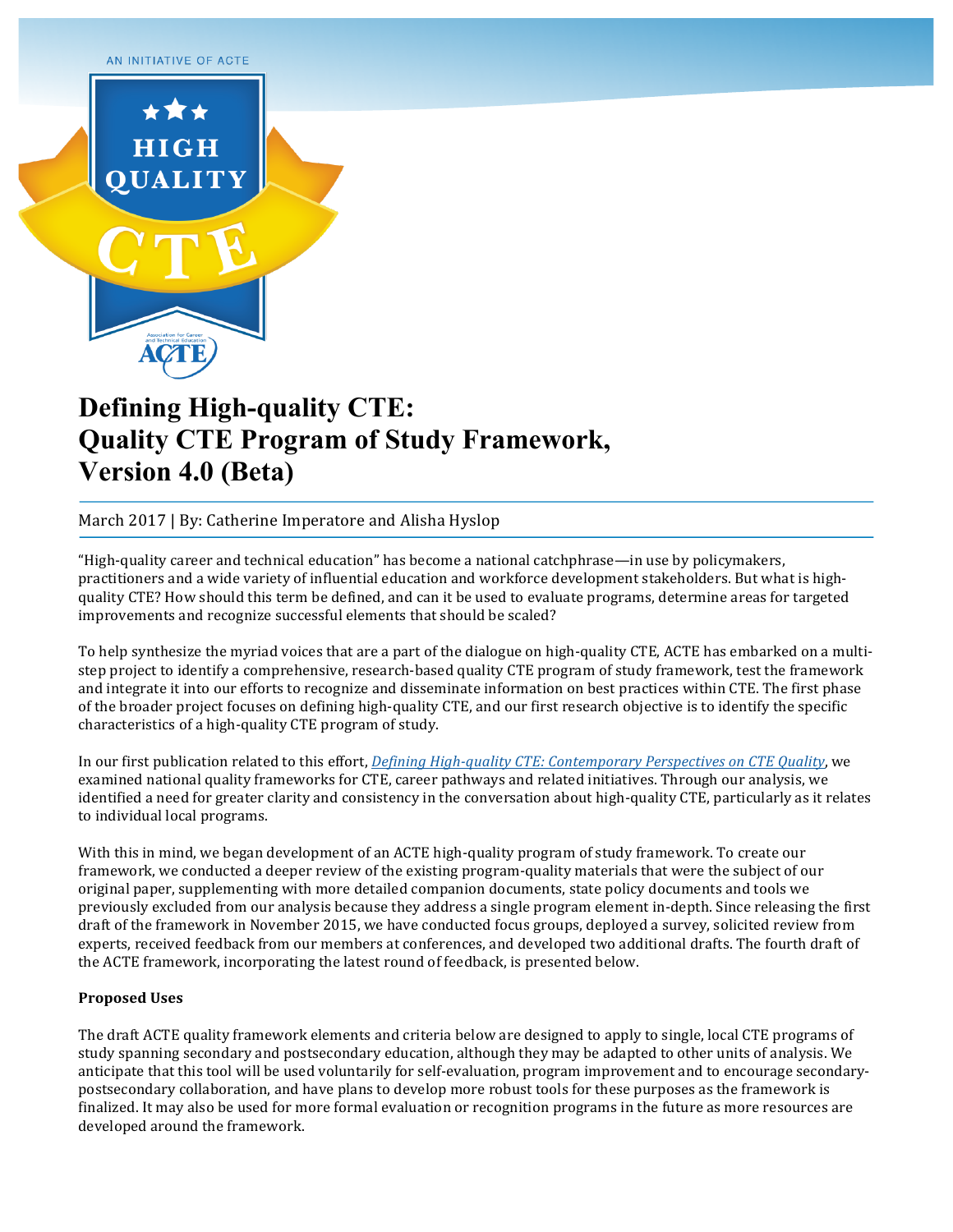Evaluating a program of study against the framework elements will require a collaborative effort from local secondary and postsecondary CTE faculty, staff and stakeholders, including educators, career guidance professionals and advisory group members. A variety of materials should be consulted in order to demonstrate a program of study's performance on each of the framework elements. For example, a local CTE administrator might serve as the primary point of contact, but would gather materials and input from colleagues, and ultimately use the results for continuous program improvement. 

Please note that the 12 top-level framework elements, and the criteria within each element, are presented in no particular order. The numbering and lettering below merely facilitate ease of reference. Currently, all criteria have equal weight, although it is possible that future versions will give more weight to some criteria than to others. In addition, criteria across the framework are designed to be mutually exclusive to the extent possible, so are not repeated across elements. For example, some of the criteria in the section on "Data and Program Improvement" might also support equity, but only appear in that element. Resources related to the final framework will include a crosswalk of related criteria.

# 1. Standards-aligned and Integrated Curriculum

- a. The program of study curriculum is developed with employer input to prepare students for both further education and in-demand and emerging careers.
- b. The curriculum is based on industry-validated technical standards and competencies.
- c. The curriculum is aligned with relevant content and standards for core subjects, such as reading, math and science, including federal, state and/or local standards, as appropriate.
- d. The curriculum incorporates employability skill standards that help students succeed in the workplace, such as problem solving, critical thinking, teamwork, communications and workplace etiquette.
- e. The curriculum allows for student application of integrated knowledge and skills in authentic scenarios.
- f. Program of study standards are publically available and accessible, as appropriate, to students, parents/guardians, partners and the community.
- g. The curriculum is reviewed regularly by all relevant stakeholders and revised as necessary to reflect the latest advances in the field, evidence-based program models and evaluations of student performance.

# **2. Sequencing and Articulation**

- a. The CTE program of study includes a sequence of courses and/or competencies across secondary and postsecondary education that incorporates technical, academic and employability knowledge and skills.
- b. The program of study starts with broad foundational knowledge and skills and progresses in specificity to build students' depth of knowledge and skills.
- c. Content and standards within the CTE program of study are non-duplicative and vertically aligned to prepare students to transition seamlessly to the next level of education.
- d. The CTE program of study sequence leads to one or more recognized postsecondary credentials, including industry certifications, licenses, apprenticeship certificates, postsecondary certificates and degrees.
- e. Students in the CTE program of study have opportunities to earn postsecondary credit while in high school.
- f. Secondary and postsecondary CTE educators, along with representatives of the employer community, collaborate regularly on course sequencing, vertical alignment and opportunities for postsecondary credit.
- g. The program of study is coordinated with broader career pathways systems, as defined in the Workforce Innovation and Opportunity Act, such as through the development of stackable credentials, as appropriate and available.

# **3. Student Assessment**

- a. Formative and summative assessments are integrated throughout the program of study to validate student learning gains, including both classroom/school-based and standardized, third-party assessments, as appropriate.
- b. Assessments are aligned to program standards and curriculum and appropriate to students' current level of knowledge and skill attainment.
- c. Assessments are valid, reliable and developed or chosen in accordance with relevant quality standards.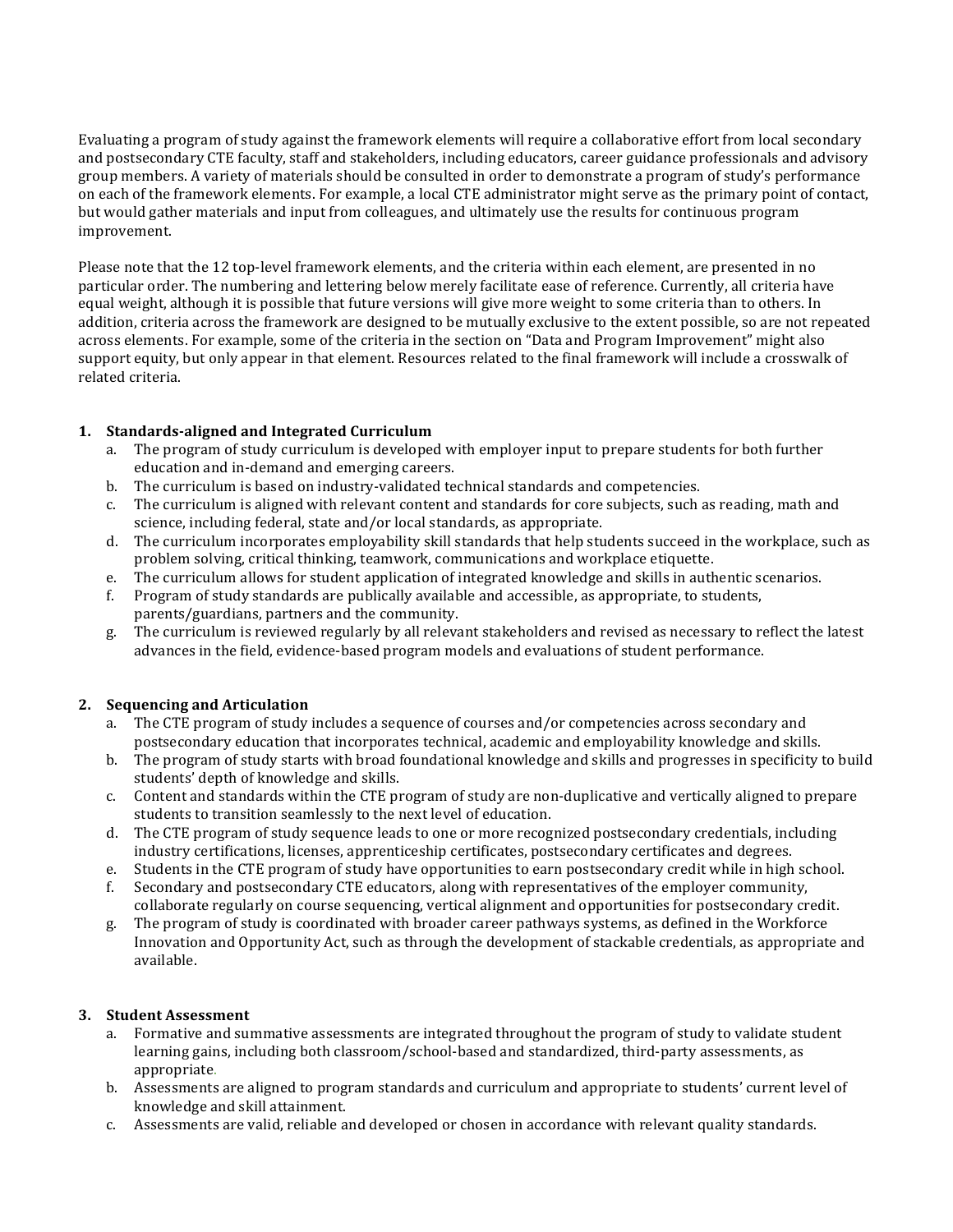- d. The CTE program of study incorporates multiple forms of assessment, including performance-based assessment where students must demonstrate the application of their knowledge and skills.
- e. Assessments within the CTE program of study provide objective information on student attainment of industry-validated technical knowledge and skills provided by program curriculum.
- f. Assessments within the CTE program of study provide objective information on student attainment of academic knowledge and skills provided by program curriculum.
- g. Assessments within the CTE program of study provide objective information on student attainment of employability knowledge and skills provided by program curriculum.
- h. The CTE program of study prepares students for assessments that lead to recognized postsecondary credentials, as available and appropriate.

#### **4.** Prepared and Effective Program Staff

- a. CTE educators in the program of study meet minimum state, district and/or institution certification and licensing requirements.
- b. CTE educators maintain up-to-date knowledge and skills across all aspects of an industry and have appropriate industry-relevant credentials.
- c. CTE educators maintain relevant evidence-based pedagogical knowledge and skills.
- d. CTE educators engage in ongoing, rigorous professional development on a wide range of topics covering all elements of a high-quality CTE program of study, as described in ACTE's *Defining High-quality CTE: Quality CTE Program of Study Framework*, which might include pursuit of advanced educator certification.
- e. CTE educators demonstrate leadership and commitment to the profession.
- f. CTE educators have the time, resources and supports to implement all elements of a high-quality CTE program of study, as described in ACTE's *Defining High-quality CTE: Quality CTE Program of Study Framework*.
- g. CTE educators, academic educators, counselors, administrators and other relevant staff collaborate regularly and frequently to coordinate curriculum, instruction, assessment and extended learning activities and to analyze data for program improvement.

# **5.** Engaging Instruction

- a. Program of study instruction is driven by relevant content area standards and learning objectives.
- b. Project-based learning and related instructional approaches, such as problem-based, inquiry-based and challenge-based learning, are fundamental to the CTE program of study.
- c. Contextualized instruction results in students applying technical, academic and employability knowledge and skills within authentic scenarios.
- d. Instruction emphasizes the connection between academic and technical knowledge and skills, including through cross-disciplinary collaboration.
- e. Instruction incorporates relevant equipment, technology and materials to support learning.
- f. Instruction is flexible, differentiated and personalized to meet the needs of a diverse student population.
- g. Management of the educational environment builds a culture of learning and respect.

# **6.** Access and Equity

- a. The CTE program of study is promoted to all potential participants and, as appropriate, their parents/guardians, in a manner that is free from bias, inclusive and non-discriminatory.
- b. Students who have been traditionally underrepresented, including by gender, race and ethnicity, and special population status, are actively recruited.
- c. Career guidance is offered to all potential and current program of study participants in a manner that is free from bias, inclusive and non-discriminatory and that takes into account student interests, preferences and abilities.
- d. As appropriate, accommodations to facilities and equipment as well as curriculum, instruction, materials and assessments are provided to ensure all students have the opportunity to achieve success in the program of study.
- e. As appropriate, support services, such as tutoring and transportation assistance, are provided to ensure all students have the opportunity to achieve success in the program of study.
- f. Curriculum, instruction, materials and assessments are free from bias, inclusive and non-discriminatory.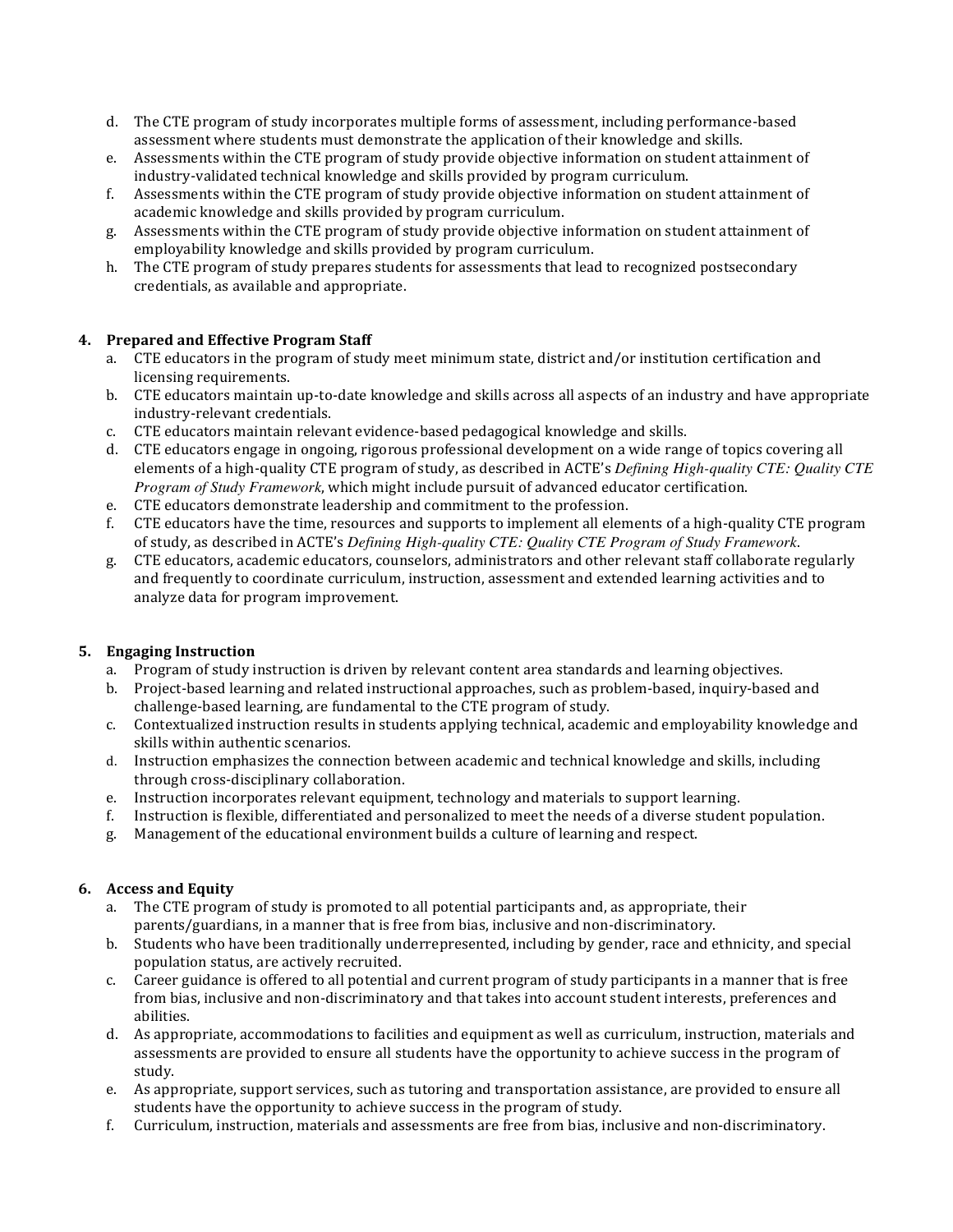g. Appropriate actions are taken to eliminate barriers to extended learning experiences, such as work-based learning, CTSO participation and postsecondary credit attainment, for all students, including special populations.

# **7. Facilities and Equipment**

- a. Facilities and equipment used in the program of study reflect current workplace, industry and/or occupational practices and requirements.
- b. Facilities and equipment support and align to curriculum standards and program objectives.
- c. Facilities and equipment meet appropriate federal, state and local standards for occupational safety and health, as applied in the related industry.
- d. Students demonstrate safe and appropriate use and maintenance of facilities and equipment within the CTE program of study.
- e. Processes are defined and resources provided to regularly inspect, update and replace facilities and equipment, as necessary.
- f. Program of study partners collaborate to maximize student access to relevant facilities and equipment.
- g. Relevant materials, tools, supplies and personal protective equipment are available and used appropriately.
- h. Facilities are free from bias, inclusive and non-discriminatory, and they meet all Title IX, Americans with Disabilities Act and other accessibility requirements.

# **8. Business and Community Partnerships**

- a. Representatives of the program of study actively conduct outreach activities to develop partnerships to ensure the program of study is informed by employer and community needs.
- b. The program of study has a formalized, structured approach to coordinating partnerships, such as an advisory board or sector partnership.
- c. Partners include a diverse range of employers; industry representatives; community, workforce and economic development agencies; and other education stakeholders.
- d. The program of study has partners who:
	- identify, validate and review curriculum for technical, academic and employability knowledge and skills that meet the needs of students and industry
	- identify appropriate assessments and recognized postsecondary credentials
	- evaluate equipment, facilities and materials to ensure they are consistent with industry standards
	- provide input on current and future workforce demand and skill needs to inform updates to the program of study
	- provide input on the further education and training necessary for career pathways
	- identify, provide and evaluate work-based learning experiences for students
	- participate in CTSO activities; for example, by serving as mentors and judges
	- offer opportunities, such as externships, for educators to stay current with industry-relevant knowledge and skills
	- provide support in tangible ways, such as by investing funds, providing in-kind support and/or helping raise external funds to meet program of study goals
	- advocate for and promote the program of study
	- help to evaluate the effectiveness of the program of study in preparing students for further education and careers

#### **9. Career Development**

- a. Comprehensive career development is coordinated and sequenced to promote and support the career decisionmaking and planning of all students, both prior to entering and during the program of study.
- b. Each CTE student in the program of study has a personalized, multi-year education and career plan that reflects exploration of the student's interests, preferences and abilities; and informs course selection, planning for further education and a career, and involvement in extended learning.
- c. Career development activities are aligned with relevant national, state and/or local standards.
- d. Students in the program of study and their parents/guardians, as appropriate, are provided accurate and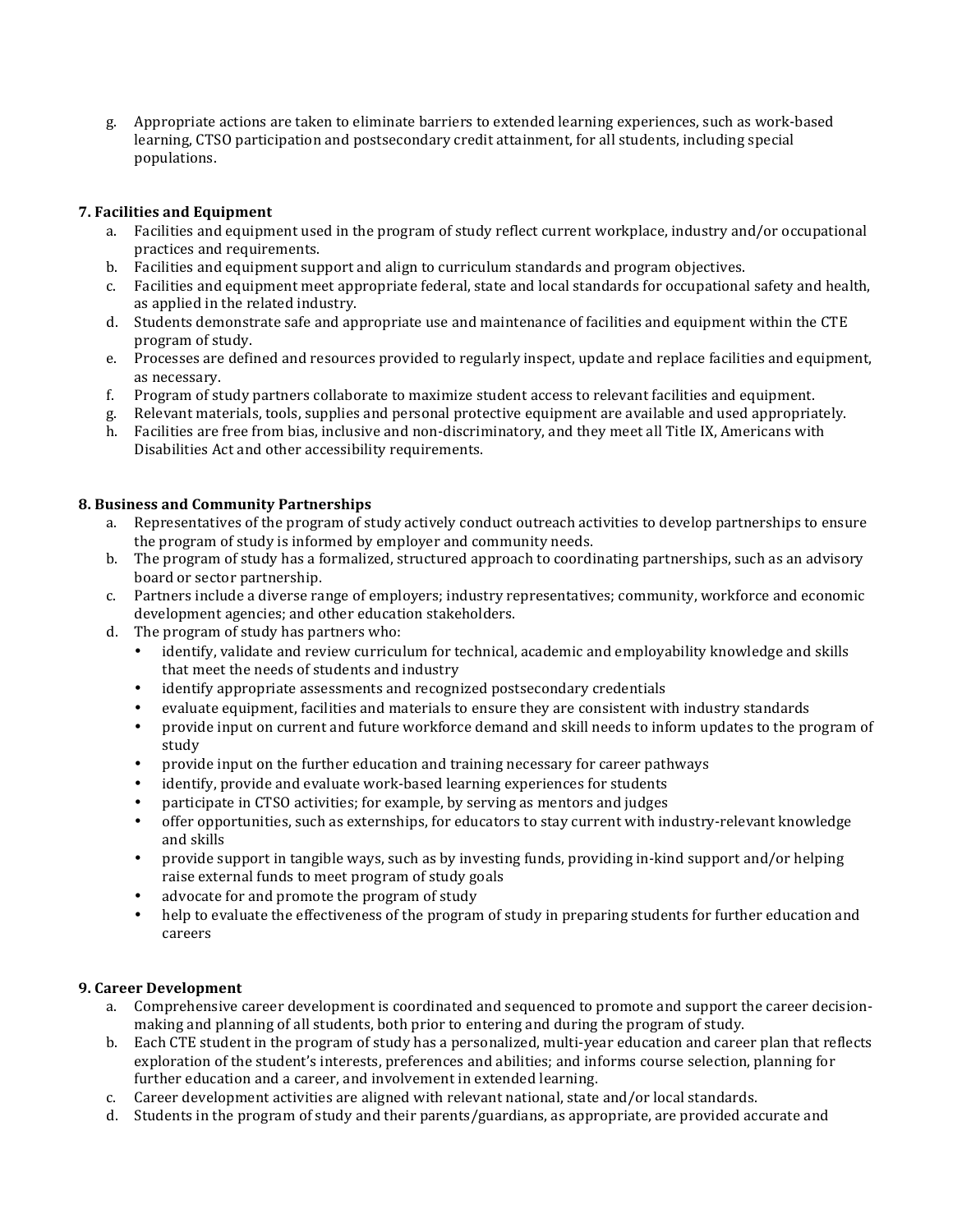timely information on:

- extended learning experiences available through the program of study, such as work-based learning, CTSO participation and postsecondary credit attainment
- further education and training options, including application procedures, enrollment, financing, and their projected educational, employment and earnings outcomes
- regional occupational trends and outlook, high-demand and high-wage career opportunities, and the educational pathways that lead to current and projected career opportunities
- e. Students in the program of study have access to job search information and placement services as they near completion of the program of study.
- f. Guidance, counseling and advisement professionals have access to up-to-date information and training about extended learning experiences, education and training options, and regional occupational trends, in order to aid students in education and career planning and decision making.

# **10. Career Technical Student Organizations (CTSOs)**

- a. A CTSO is an integral, intra-curricular part of the CTE program of study, available to every student at some point during the program of study.
- b. The CTSO is aligned with relevant national, state and/or local standards.
- c. CTSO activities develop and reinforce relevant technical, academic and employability knowledge and skills.
- d. The CTSO provides opportunities for students to interact with business professionals.
- e. The CTSO provides opportunities for students to participate in relevant competitive events.
- f. The CTSO provides opportunities for students to participate in relevant community and school service activities.
- g. The CTSO provides opportunities for students to participate in leadership development activities.
- h. The CTSO is closely supervised by an educator and/or other appropriate staff with clearly defined roles.

# **11. Work-based Learning**

- a. Work-based learning is organized in a sequenced continuum that progresses in intensity as a student moves through the program of study, including a range of activities such as workplace tours, job shadowing, schoolbased enterprises, internships and apprenticeships.
- b. Work-based learning experiences are an integral part of the program of study curriculum and the full continuum is accessible to every student at some point during the program of study.
- c. The work-based learning continuum is aligned with relevant national, state and/or local curriculum standards.
- d. Work-based learning experiences develop and reinforce relevant technical, academic and employability knowledge and skills.
- e. Work-based learning experiences are aligned with each student's multi-year education and career plan.
- f. Work-based learning experiences provide students with meaningful interactions with business professionals at school, in workplaces, in the community and/or virtually.
- g. Requirements and procedures for work-based learning experiences that address access, selection, liability, supervision, safety, transportation, learning objectives and evaluations are formalized with employers, students and, as appropriate, parents/guardians.
- h. Training is provided to students and employers in advance of work-based learning experiences, addressing each stakeholder's rights and responsibilities as well as safety and appropriate behavior.
- i. Work-based learning experiences comply with relevant federal, state and local laws and regulations.
- j. Work-based learning experiences are closely supervised by an educator and/or other appropriate staff with clearly defined roles.
- k. Employers play a leadership role in developing, facilitating and evaluating work-based learning experiences.
- l. Students engage in reflection and document learning resulting from work-based learning experiences, such as through a portfolio or presentation.

#### 12. Data and Program Improvement

a. Continuous evaluation of each element of ACTE's *Defining High-quality CTE: Quality CTE Program of Study Framework*, including all stakeholders, supports program improvement.